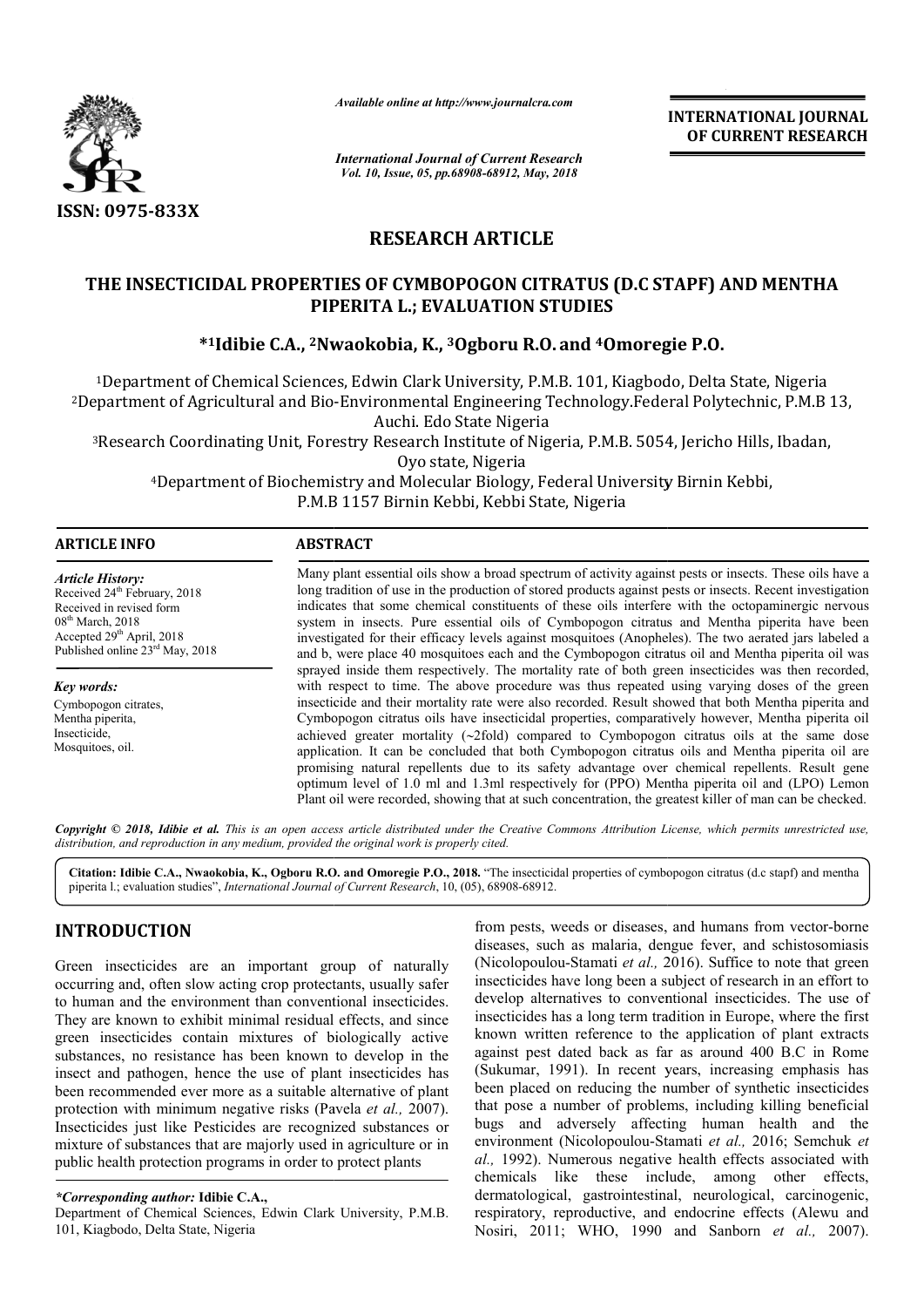Furthermore, high occupational, accidental, or intentional exposure to pesticides can result in hospitalization and death (Alewu, and Nosiri, 2011). Many of the common insecticides such as chlorpyritos sold under the brand name dursban, chlordane sold under the brand name ortho and lindune are no longer sold for home and garden purposes because they did their job in the manner of killing both the pest and plants that are of economic importance. Most insecticides, both synthetic and natural, interfere with insect nerve transmission. DDT, indane and ortho cause insect neurons to fire randomly and thereby causing spasms and death. However, the general class of this organochlorine pesticides which the insecticide DDT belongs is known to be associated with health effects, such as endocrine disorders (Mnif *et al.,* 2011; Lemaire *et al*, 2004), effects on embryonic development (Tiemann, 2008), lipid metabolism (Karami-Mohajeri and Abdollahi, 2011), and hematological and hepatic alterations (Freire *et al.,* 2015). Although their carcinogenic potential has been questioned, but concerns about possible carcinogenic action is advised not be underestimated (Witczak and Abdel-Gawad, 2014; Chourasiya *et al.,* 2015; Calle *et al.,* 2002 and Robinson *et al.,* 2015).

Nature or green insecticides such as pyrethrum work in a similar way, but they break down quickly upon exposure to sunlight, which limits their agricultural effectiveness. In low doses, they often repel rather than kill insects. Synthetic insecticides work the opposite way by inhibiting the enzyme cholinesterase that allows nerves return to their resting states. Consequently, nerves stay leads to paralysis of the insect and causing death (Mnif *et al.,* 2011). Many of the never green insecticides have a unique mode of action that targets and block a key neurotransmitter receptor site. Nevertheless all insecticides gradually lose effectiveness as their target mutate and build up resistance. But because they degrade more rapidly, natural insecticides have longer useful life in the field. In order to encourage the development of alternative pest management the U.S environmental protection Agency (EPA) in 1996 created the biopesticide division and the minimum risk pesticide category. Nowadays, before a pesticide or insecticide can be marketed and use, the EPA conducts a full evaluation to ensure that it will not pose any risk of harm to human health or the environment (Haley, 1995). The neurotransmitter in insect is called octopamine, it is basically the insects version of adrenaline. The botanical blocks the octopamine resulting in a shutdown of the insect nervous system. Since only insects have this receptor, there is no harm to mammals, birth or fish. Human come in contact with dangerous insecticides on food, in water and in the air near farms and homes. Insecticidal drift occur when insecticides dust and spray travel by wind to places unexposed to the insecticides such as DDT thereby wrecking havoc on birds, fish and even people (Curson and Rechael, 1992, Semchuk *et al.,* 1992).

Many plants species produce substances that protect them by killing or repelling the insects that feed on them. For example, Elm tree produces oil that alters the hormones of bugs so that they cannot fly, breed or eat (Natural Academy of Science, 1992). It is possible to create effective, natural insecticides from these substances to protect crops. Natural insecticide has many advantages over synthetic once which includes; costeffectiveness as they are cheaper, they are biodegradable and barely leaves residues in the soil and are less likely to harm human and animals, and more accessible in less developed countries (Mittal, 2005). This works focuses on evaluating the insecticidal properties of Cymbopogon citratus and Mentha

piperita found in the environment, by isolating the oils in these plants and testing their abilities to repel or kill insects.

### **MATERIALS AND METHODS**

#### **Materials for extraction of Cymbopogon citratus oil (cymbopogon) include**

Cymbopogon citratus (500gm) (Cymbopogon citratus was collected in Auchi), 750ml olive oil, a glass bowl, a small saucepan, dark mason jar, Jelly bag.

#### **Method of extraction of Cymbopogon citratus oil**

Cymbopogon citratus was chopped and placed in a glass bowl that sits above a saucepan with boiling water and was stirred briefly. The glass bowl was covered and the content was allowed to simmer for 2 to 3 hours. Thereafter the bowl was removed from heat source and allowed to cool. The next stage was to pour the content of the glass bowl into a jelly bag where the oil was squeezed and drained out. At the end of draining the oil, the Cymbopogon citratus residue inside the jelly bag was thrown away. Into a dark mason jar the Cymbopogon citratus oil extract also referred to as lemon oil was poured, sealed tightly and set aside.

#### **Materials for extraction of Mentha piperita oil (M. Balsamea)**

Fresh leaves of Mentha piperita (Mentha piperita leaves were collected in Benin, Edo State), Gracin alcohol or vodka, coffee filters, tunnel, mosquitoes.

#### **Method of Extraction of Mentha piperita oil**

The leaves of Mentha piperita was first chopped into pieces and mashed. The chopped and mashed mint leaves were packed into a sealable jar, leaving about ½ inches or 1.25cm of space for a stronger tincture. Alcohol was introduced into the jar to completely cover the leaves. The lid was then closed and the jar fastened tightly. The jar was allowed to sit for several weeks (4 weeks), and was accompanied with occasional shaking to speed up the dissolving process. The jar was however, stored in a dark place, since sunlight could lower the tinctures shelf life. The liquid was later strained into a brown glass container, and poured through a coffee filter to remove leaves and sediments. The tincture was stored in a brown glass container to protect it from sunlight and in order to keep its shelf life intact.

#### **Testing for the reagents produced**

Both the lemon and mint oils produced were tested to know their effectiveness against insects particularly mosquitoes. Mosquitoes were captured and put into a glass jar and the jar was covered with a very tiny net to aid free flow of oxygen into the jar, to avoid death of the specimen from suffocation and heat. The glass jars were labeled a and b, respectively. For Jar a, which contains 40 mosquitoes, 0.2 ml of lemon oil was added and it was observed after 2 minutes and four mosquito were found dead. Increasing the concentration to 0.3 ml of the lemon oil, and at the time interval of twenty minutes, it was discovered that eight mosquitoes were dead, and 0.4 ml of the oil at eighteen minutes resulted into death of nine mosquitoes.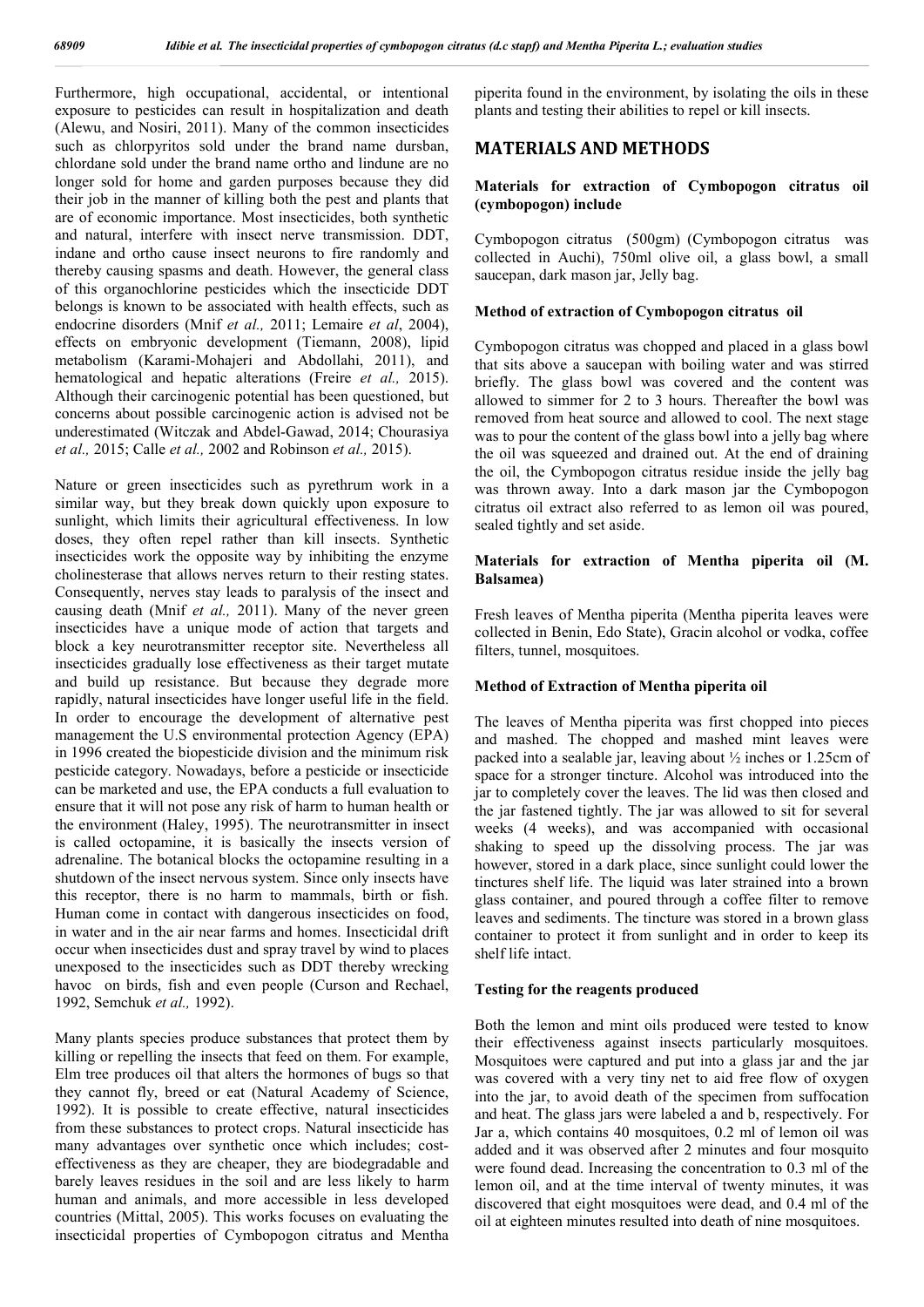### **RESULTS AND DISCUSSION**

**Table 1a. Activities of lemon oil on mosquitoes**

| Conc.<br>(ml          | $_{\rm 0.2}$ | U.J | v.+ | ∪.J | v.o | 0.                       | v.o | 0.9 | 1.U | 1.1          |   | .  | 1.7 |  |
|-----------------------|--------------|-----|-----|-----|-----|--------------------------|-----|-----|-----|--------------|---|----|-----|--|
| nesses.<br>Time (min) | $\sim$<br>∸  | 20  | 18  | 10  |     | $\overline{\phantom{0}}$ | 10  |     |     |              | ∼ |    |     |  |
| of dead<br>No.        |              |     | --  |     |     | 16                       | 18  | 20  | --  | $\sim$<br>24 | - | 40 | 40  |  |

**Table 1b. Activities of peppermint oil on mosquitoes**

| Conc.<br>(ml   | ົ່<br>◡.∸ | 0.3            | v.4 | U.J | v.o         | $\mathbf{U}$ .      | $0.\delta$ | v., | 1.V | $\cdot$ . | .  | .  | $\cdot \cdot$ |  |
|----------------|-----------|----------------|-----|-----|-------------|---------------------|------------|-----|-----|-----------|----|----|---------------|--|
| Time (min)     |           | $\overline{ }$ | 10  |     |             |                     |            |     |     |           |    |    |               |  |
| of dead<br>No. |           | 10             | --  | 1 V | $\sim$<br>∸ | $\mathcal{L}$<br>24 | 26         | 34  | 40  | 40        | 40 | 40 | 40            |  |



**Figure 1. Effect of lemon oil on mosquitoes**



**Figure 2. Effect of peppermint oil on mosquitoes**

Same trend was observed with increasing lemon oil concentrations, where 0.5 ml at ten minutes achieved ten dead mosquitoes, 0.6ml at fifteen minutes resulted in the death of fourteen mosquitos and, finally 0.7 ml in 12 minutes resulted in the death of eighteen mosquitos. In glass jar b which also contains 40 mosquitoes, 0.2 ml of peppermint oil was added at fifteen minutes and six mosquitoes were dead, 0.3 ml at twelve minutes resulted into the death of ten mosquitoes.

Additional 0.3 ml and at ten minutes, twelve mosquitoes were found dead, 0.5ml in eight minutes, sixteen mosquitoes died, 0.6 ml at six minutes, twenty-two died and, finally 0.7 ml at four minutes, twenty-four died, leaving the rest fourteen weaken and inactive. But addition of 1.0 ml, all mosquitoes died instantly. Beyond this concentration, no further potency was observed as it all leveled out.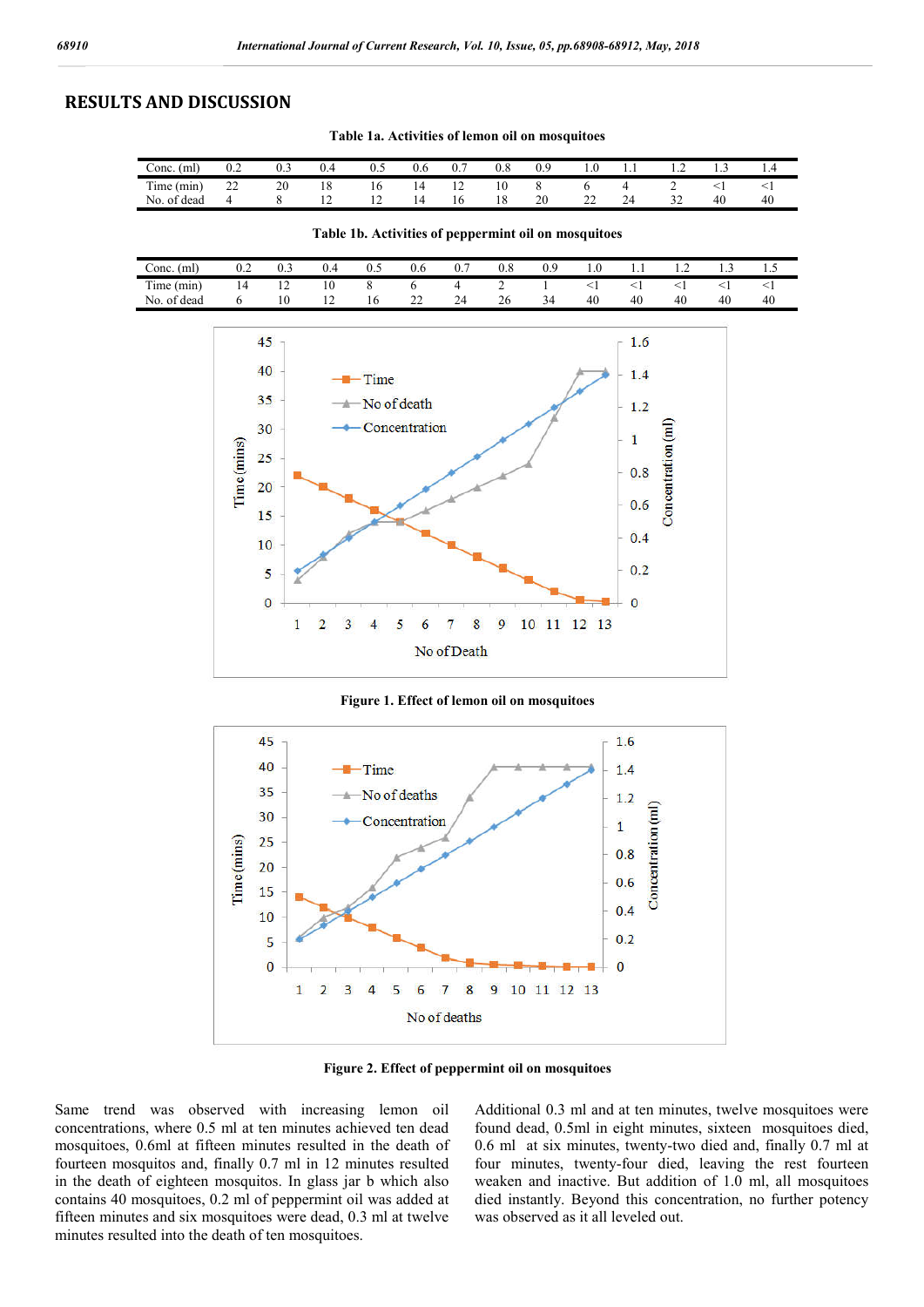

**Figure 3. Mortality trend of insecticides between lemon and peppermint oils**

### **DISCUSSION**

There are four ways a natural insecticide can kill an insect, by injection, through contact, as deterrent and by disrupting development process. Injection is when the insect consumes the pesticide and are poisoned. Contact poisoning is when the solution kills the insect through the skin or other tissue. A deterrent is when the insecticide prevents the insect from feeding and starve to death. From the results in Table 1, figures showed that at the same concentration, peppermint oil killed higher numbers of mosquitoes at reduced time compared to lemon oil. Same trend is found in Figure  $1 - 3$ . For example, using 0.2 ml, while lemon oil was only able to kill 4 mosquitoes at a prolonged time of 22 minutes, peppermint oil killed 6 mosquitoes at a short time of just 14 minutes. On increasing the concentration, using 0.9 ml, while lemon oil killed 20 mosquitoes at a prolonged time of 8 minutes, mint oil killed almost all the mosquitoes (34 out of 40) in the jar. And at the optimum concentration of 1.0 ml, while mint oil killed all the mosquitoes in just one minutes, lemon oil could only kill about half of the mosquitoes (22 out of 40) in 6 minutes. The mortality trend shown in Figure 3 reveals that the peppermint oil kills more mosquitoes than the lemon oil, although both oils have insecticidal properties. Therefore the peppermint oil is a superior insecticidal agent than the lemon oil since the efficacy of the mint oil against insect is higher than that of the lemon oil which Figures 1-3 clearly corroborated.

#### **Conclusion**

From the study, the efficacy level of lemon grass oil and peppermint oil was established using the repelling activity and their mortality rate on mosquitoes (Anopheles). The results showed that both peppermint and lemon oils exhibited insecticidal properties, however peppermint oil is more efficient than lemon grass oil as an insecticide. To put it simply that the lemon grass oil exhibited more of repellant property as seen in this study. The efficiency level of both green insecticides reduced with time due to the diffusion of the vapour phase in the local elimination of their active agent from the vicinity, leading to the reduced death or mortality rate of mosquito after a long term (several hours). However, optimum level of 1.0 ml and 1.3 ml respectively were observed for Mentha piperita oil and Lemon Plant oil.

#### **REFERENCES**

- Alewu, B., Nosiri, C. 2011. Pesticides and human health. In: Stoytcheva M, editor., editor. Pesticides in the Modern World – Effects of Pesticides Exposure. *InTech.* p. 231–50.
- Alex Frampton, 1994. The complete illustrated bock of herbs, the render digest Association, 2009. Arhen, Antifugual activity of some common weed extract against wilt causing fungi fusarism oxysproum
- Calle, E. E, Frumkin, H., Henley, S. J., Savitz, D. A., Thun, M. J. 2002. Organochlorines and breast cancer risk. *CA Cancer Journal of Clinicals* 52:301–9.10.
- Chourasiya, S., Khillare, P. S., Jyethi, D. S. 2015. Health risk assessment of organochlorine pesticide exposure through dietary intake of vegetables grown in the periurban sites of Delhi, *India Environmental Science and Pollution Research International* 22:5793–806.10.
- Freire, C., Koifman, R. J., Koifman, S. 2015. Hematological and hepatic alterations in brazilian population heavily exposed to organochlorine pesticides. *Journal of Toxicology and Environmental Health*., A 78:534–48.10.
- Karami-Mohajeri, S., Abdollahi, M. 2011. Toxic influence of organophosphate, carbamate, and organochlorine pesticides on cellular metabolism of lipids, proteins, and carbohydrates: a systematic review. *Hum Exp Toxicol*., 30(9):1119–40.10.
- Lemaire, G., Terouanne, B., Mauvais, P., Michel, S., Rahman, R. 2004. Effect of organochlorine pesticides on human androgen receptor activation in vitro. *Toxicol Appl Pharmacol*., 196: 235–46.
- Mahalwal, Vijender, Ali, Mohd 2003. Volatile constituents of cymbopogon nardus (Linn.) Rendle. *Flavor and Fragrance Journal*. 18:73
- Mathews, G. A., Bateman, R.P., Miller, P.C.H. 2014. Insecticides application methods  $14<sup>th</sup>$  edition chapter 16, wiley UK.
- Mnif, W., Hassine, A. I. H., Bouaziz, A., Bartegi, A. Thomas, O., Roig, B. 2011. Effect of endocrine disruptor pesticides: a review. *International Journal of Environmental Reseasrch and Public Health*, 8:2265–2203.
- Nicolopoulou-Stamati, P., Maipas, S., Kotampasi, C., Stamatis, P., and Hens, L. 2016. Chemical Pesticides and human health: The urgent need for a new concept in Agriculture. *Journal of Front Public Health*, 4: 148.